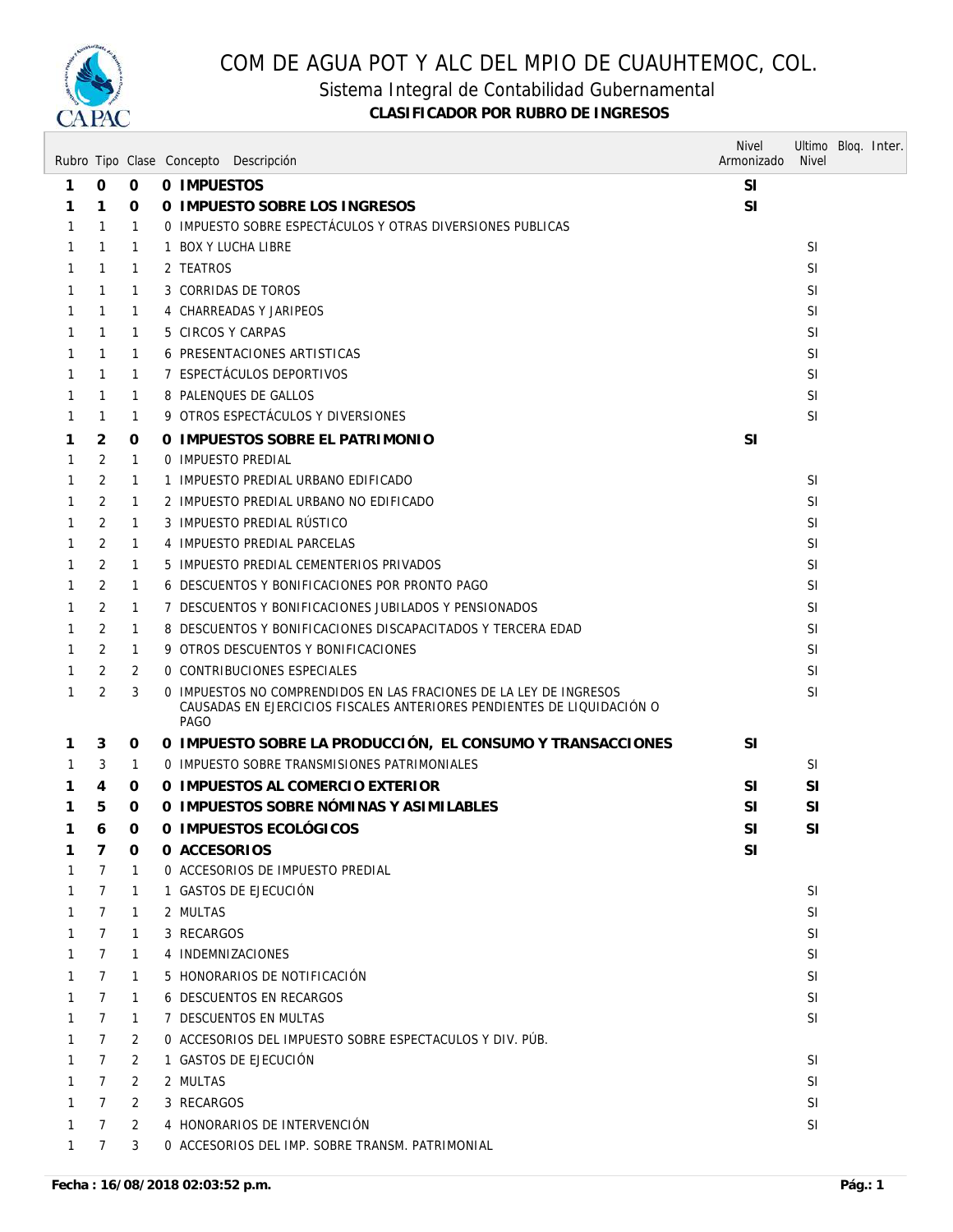

### Sistema Integral de Contabilidad Gubernamental

|   |                |              | Rubro Tipo Clase Concepto Descripción                                                                                                                                  | <b>Nivel</b><br>Armonizado | Ultimo Bloq. Inter.<br><b>Nivel</b> |  |
|---|----------------|--------------|------------------------------------------------------------------------------------------------------------------------------------------------------------------------|----------------------------|-------------------------------------|--|
| 1 | $\overline{7}$ | 3            | 1 GASTOS DE EJECUCIÓN                                                                                                                                                  |                            | <b>SI</b>                           |  |
| 1 | $\overline{7}$ | 3            | 2 MULTAS                                                                                                                                                               |                            | <b>SI</b>                           |  |
| 1 | 7              | 3            | 3 RECARGOS                                                                                                                                                             |                            | <b>SI</b>                           |  |
| 1 | 7              | 4            | 0 OTROS ACCESORIOS                                                                                                                                                     |                            | <b>SI</b>                           |  |
| 1 | 8              | 0            | <b>0 OTROS IMPUESTOS</b>                                                                                                                                               | <b>SI</b>                  | <b>SI</b>                           |  |
| 1 | 9              | 0            | 0 IMPUESTOS NO COMPRENDIDOS EN LAS FRACIONES DE LA LEY DE<br>INGRESOS CAUSADAS EN EJERCICIOS FISCALES ANTERIORES<br>PENDIENTES DE LIQUIDACIÓN O PAGO                   | <b>SI</b>                  | <b>SI</b>                           |  |
| 2 | 0              | 0            | 0 CUOTAS Y APORTACIONES DE SEGURIDAD SOCIAL                                                                                                                            | <b>SI</b>                  |                                     |  |
| 2 | $\mathbf{1}$   | 0            | O APORTACIONES PARA FONDOS DE VIVIENDA                                                                                                                                 | SI.                        | <b>SI</b>                           |  |
| 2 | 2              | 0            | O CUOTAS PARA EL SEGURO SOCIAL                                                                                                                                         | <b>SI</b>                  | <b>SI</b>                           |  |
| 2 | 3              | 0            | O CUOTAS DE AHORRO PARA EL RETIRO                                                                                                                                      | <b>SI</b>                  | <b>SI</b>                           |  |
| 2 | 4              | 0            | O OTRAS CUOTAS Y APORTACIONES PARA LA SEGURIDAD SOCIAL                                                                                                                 | <b>SI</b>                  | SI                                  |  |
| 2 | 5              | 0            | 0 ACCESORIOS                                                                                                                                                           | SI.                        | <b>SI</b>                           |  |
| 3 | 0              | 0            | 0 CONTRIBUCIONES DE MEJORAS                                                                                                                                            | <b>SI</b>                  |                                     |  |
| 3 | 1              | 0            | O CONTRIBUCIÓN DE MEJORAS POR OBRAS PÚBLICAS                                                                                                                           | <sup>SI</sup>              |                                     |  |
| 3 | $\mathbf{1}$   | 1            | 0 CONT. DE MEJORAS POR OBRAS DE RECURSOS PROPIOS                                                                                                                       |                            | -SI                                 |  |
| 3 | 1              | 2            | O CONT. DE MEJORAS POR OBRAS DE RECURSOS DEL FAISM                                                                                                                     |                            | SI                                  |  |
| 3 | $\mathbf{1}$   | 3            | 0 CONT. DE MEJORAS POR OBRAS CON RECURSOS DE EMPRESTITOS                                                                                                               |                            | <b>SI</b>                           |  |
| 3 | 9              | 0            | O CONTRIBUCIONES DE MEJORAS NO COMPRENDIDAS EN LAS<br>FRACCIONES DE LA LEY DE INGRESOS CAUSADAS EN EJERCICIOS<br>FISCALES ANTERIORES PENDIENTES DE LIQUIDACIÓN O PAGO. | <b>SI</b>                  | <b>SI</b>                           |  |
| 4 | 0              | 0            | 0 DERECHOS                                                                                                                                                             | <b>SI</b>                  |                                     |  |
| 4 | 1              | 0            | O DERECHOS POR EL USO, GOCE, APROVECHAMIENTO O EXPLOTACIÓN<br>DE BIENES DE DOMINIO PÚBLICO                                                                             | <b>SI</b>                  |                                     |  |
| 4 | $\mathbf{1}$   | 1            | O USO DE VÍAS Y ÁREAS PÚBLICAS                                                                                                                                         |                            |                                     |  |
| 4 | $\mathbf{1}$   | 1            | 1 ESTACIONAMIENTO AUTOMÓVILES DE SITIO                                                                                                                                 |                            | <b>SI</b>                           |  |
| 4 | $\mathbf{1}$   | $\mathbf{1}$ | 2 ESTACIONAMIENTO CAMIONETAS Y CAMIONES DE ALQUILER                                                                                                                    |                            | <b>SI</b>                           |  |
| 4 | $\mathbf{1}$   | 1            | 3 ESTACIONAMIENTO CAMIONES URBANOS Y MINIBUSES                                                                                                                         |                            | <b>SI</b>                           |  |
| 4 | $\mathbf{1}$   | 1            | 4 ESTACIONAMIENTO PÚBLICO DE PROPIEDAD MUNICIPAL                                                                                                                       |                            | <b>SI</b>                           |  |
| 4 | $\mathbf{1}$   | 1            | 5 ESTACIONAMIENTO CON ESTACIONOMETRO                                                                                                                                   |                            | <b>SI</b>                           |  |
| 4 | $\mathbf{1}$   | 1            | 6 USO PARA PUESTOS FIJOS, SEMIFIJOS, AMBULANTES Y TIANGUIS                                                                                                             |                            | <b>SI</b>                           |  |
|   | $\mathbf{1}$   |              | 7 CASETAS DE TELÉFONO INSTALADAS EN VÍA PÚBLICA                                                                                                                        |                            | $\mathsf{SI}$                       |  |
| 4 | 1              | 1            | 8 OTROS NO ESPECIFICADOS                                                                                                                                               |                            | <b>SI</b>                           |  |
| 4 | 2              | 0            | 0 DERECHOS A LOS HIDROCARBUROS                                                                                                                                         | SI                         | <b>SI</b>                           |  |
| 4 | 3              | 0            | O DERECHOS POR PRESTACIÓN DE SERVICIOS                                                                                                                                 | SI                         |                                     |  |
| 4 | 3              | 1            | 0 SERVICIOS MÉDICOS                                                                                                                                                    |                            | SI                                  |  |
| 4 | 3              | 2            | 0 ALUMBRADO PÚBLICO                                                                                                                                                    |                            |                                     |  |
| 4 | 3              | 2            | 1 RECAUDACION CFE                                                                                                                                                      |                            | SI                                  |  |
|   | 3              | 2            | 2 RECAUDCION TESORERIA                                                                                                                                                 |                            | SI                                  |  |
|   | 3              | 3            | 0 ASEO PÚBLICO                                                                                                                                                         |                            | <b>SI</b>                           |  |
|   | 3              | 4            | <b>0 CEMENTERIOS</b>                                                                                                                                                   |                            | <b>SI</b>                           |  |
|   | 3              | 5            | 0 RASTRO                                                                                                                                                               |                            | SI                                  |  |
|   | 3              | 6            | 0 SEGURIDAD PUBLICA                                                                                                                                                    |                            | SI                                  |  |
|   | 3              | 7            | 0 CONCESIONES                                                                                                                                                          |                            | SI                                  |  |
|   | 3              | 8            | 0 SERVICIO DE AGUA                                                                                                                                                     |                            |                                     |  |
|   | 3              | 8            | 1 SERVICIO MEDIDO DOMESTICO                                                                                                                                            |                            | <b>SI</b>                           |  |
| 4 | 3              | 8            | 2 SERVICIO MEDIDO NO DOMESTICO                                                                                                                                         |                            | <b>SI</b>                           |  |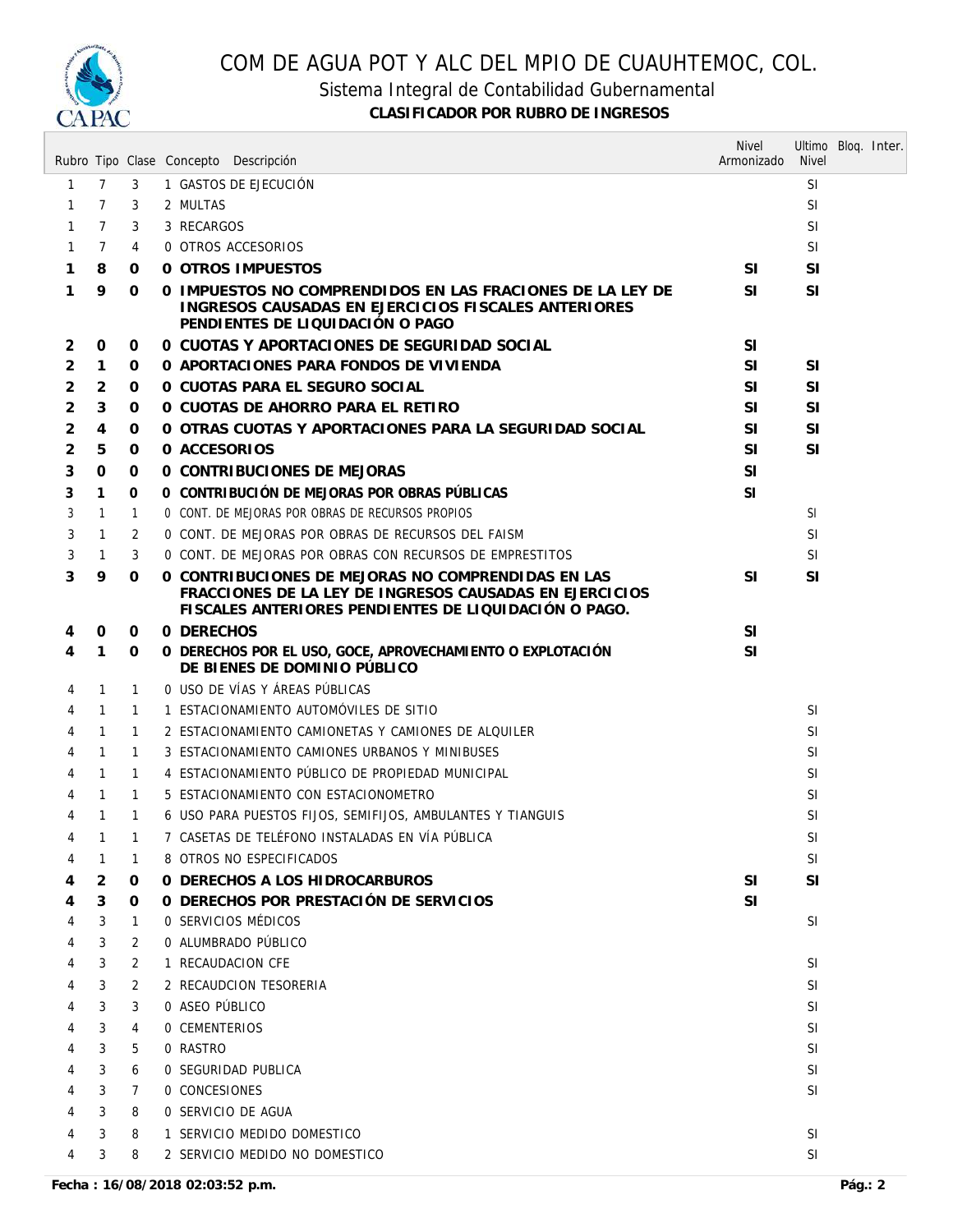

### Sistema Integral de Contabilidad Gubernamental

|   |                |              | Rubro Tipo Clase Concepto Descripción                                                     | <b>Nivel</b><br>Armonizado | Ultimo Blog. Inter.<br><b>Nivel</b> |  |
|---|----------------|--------------|-------------------------------------------------------------------------------------------|----------------------------|-------------------------------------|--|
| 4 | 3              | 8            | 3 SERVICIO CUOTA FIJA DOMESTICO                                                           |                            | <sup>SI</sup>                       |  |
| 4 | 3              | 8            | 4 SERVICIO CUOTA FIJA NO DOMESTICO                                                        |                            | <b>SI</b>                           |  |
| 4 | 3              | 8            | 5 DESCUENTO POR PRONTO PAGO 8% DE AGUA PUBLICO EN GENERAL                                 |                            | <b>SI</b>                           |  |
| 4 | 3              | 8            | 6 DESCUENTO POR PRONTO PAGO 12% DE AGUA PUBLICO EN GENERAL                                |                            | <b>SI</b>                           |  |
| 4 | 3              | 8            | 7 DESCUENTO POR PRONTO PAGO 25% DE AGUA SINDICALIZADO H. AYUNTAMIENTO DE<br>CUAUHTEMOC    |                            | <b>SI</b>                           |  |
| 4 | 3              | 8            | 8 DESCUENTO POR PRONTO PAGO 50% DE AGUA JUBILADOS Y PENSIONADOS                           |                            | SI                                  |  |
| 4 | 3              | 9            | 0 CONEXIONES Y RECONEXIONES                                                               |                            |                                     |  |
| 4 | 3              | 9            | 1 CONEXIONES Y RECONEXIONES DE AGUA POR USO DOMESTICO                                     |                            | <b>SI</b>                           |  |
| 4 | 3              | 9            | 2 CONEXIONES Y RECONEXIONES DE AGUA COMERCIAL                                             |                            | <b>SI</b>                           |  |
| 4 | 3              | 9            | 3 CONEXIONES Y RECONEXIONES DE DRENAJE POR USO DOMESTICO                                  |                            | <b>SI</b>                           |  |
| 4 | 3              | 9            | 4 CONEXIONES Y RECONEXIONES DE DRENAJE COMERCIAL                                          |                            | <b>SI</b>                           |  |
| 4 | 3              | 9            | 5 ENTRONQUE COLECTIVO DE AGUA                                                             |                            | <b>SI</b>                           |  |
| 4 | 3              | 9            | 6 ENTRONQUE COLECTIVO DE DRENAJE                                                          |                            | <b>SI</b>                           |  |
| 4 | 3              | 10           | 0 ALCANTARILLADO                                                                          |                            |                                     |  |
| 4 | 3              | 10           | 1 SERVICIO DE ALCANTARILLADO                                                              |                            | <b>SI</b>                           |  |
| 4 | 3              | 10           | 2 MANTENIMIENTO DE REDES                                                                  |                            | SI                                  |  |
| 4 | 3              | 11           | 0 DRENAJE                                                                                 |                            |                                     |  |
| 4 | 3              | 11           | 1 SERVICIO DE DRENAJE                                                                     |                            | <b>SI</b>                           |  |
| 4 | 3              | 11           | 2 MANTENIMIENTO DE DRENAJE                                                                |                            | <b>SI</b>                           |  |
| 4 | 3              | 11           | 3 DESCUENTO POR PRONTO PAGO 8% DE DRENAJE PUBLICO EN GENERAL                              |                            | <b>SI</b>                           |  |
| 4 | 3              | 11           | 4 DESCUENTO POR PRONTO PAGO 12% DE DRENAJE PUBLICO EN GENERAL                             |                            | SI                                  |  |
| 4 | 3              | 11           | 5 DESCUENTO POR PRONTO PAGO 25% DE DRENAJE SINDICALIZADO H. AYUNTAMIENTO<br>DE CUAUHTEMOC |                            | SI                                  |  |
| 4 | 3              | 11           | 6 DESCUENTO POR PRONTO PAGO 50% DE DRENAJE JUBILADOS Y PENSIONADOS                        |                            | <b>SI</b>                           |  |
| 4 | 3              | 12           | 0 SANEAMIENTO                                                                             |                            | SI                                  |  |
| 4 | 4              | 0            | 0 OTROS DERECHOS                                                                          | <b>SI</b>                  |                                     |  |
| 4 | 4              | 1            | O LICENCIAS, PERMISOS, AUTORIZACIONES Y REFRENDOS                                         | SI.                        |                                     |  |
| 4 | 4              | $\mathbf{1}$ | 1 PERMISOS DE CONSTRUCCIÓN                                                                |                            | <b>SI</b>                           |  |
| 4 | 4              | 1            | 2 PERMISOS DE REMODELACIÓN                                                                |                            | SI                                  |  |
| 4 | 4              | $\mathbf{1}$ | 3 PERMISO PARA DEMOLICIÓN                                                                 |                            | SI                                  |  |
| 4 | 4              | $\mathbf{1}$ | 4 PERMISO PARA COLOCACIÓN DE TAPIALES                                                     |                            | SI                                  |  |
| 4 | 4              | 1            | 5 PERMISO PARA CONSTRUCCIÓN DE ALBERCAS                                                   |                            | <b>SI</b>                           |  |
| 4 | 4              | $\mathbf{1}$ | <b>6 PERMISO PARA BARDEOS</b>                                                             |                            | SI.                                 |  |
| 4 | 4              | 1            | 7 PERMISO PARA OBRAS DE LOS GOBIERNOS FEDERAL Y ESTATAL.                                  |                            | <b>SI</b>                           |  |
| 4 | 4              | 1            | 8 ELABORACIÓN DE PLANOS PARA CONSTRUCCIÓN                                                 |                            | SI                                  |  |
| 4 | 4              | $\mathbf{1}$ | 9 OTROS PERMISOS DE CONTRUCCIÓN                                                           |                            | SI                                  |  |
| 4 | 4              | $\mathbf{1}$ | 10 ALINEAMIENTOS                                                                          |                            | <b>SI</b>                           |  |
| 4 | $\overline{4}$ | $\mathbf{1}$ | 11 DESIGNACIÓN DE NÚMERO OFICIAL                                                          |                            | SI                                  |  |
| 4 | 4              | 1            | 12 AUTORIZACIÓN DE LICENCIA DE USO DE SUELO                                               |                            | SI                                  |  |
| 4 | 4              | $\mathbf{1}$ | 13 DICTAMEN DE VOCACIÓN DE SUELO                                                          |                            | SI                                  |  |
| 4 | 4              | 1            | 14 MEDICIÓN DE TERRENOS                                                                   |                            | SI                                  |  |
| 4 | 4              | 1            | 15 LICENCIA PARA ROMPER PAVIMENTOS, BANQUETAS O MACHUELOS.                                |                            | SI                                  |  |
| 4 | 4              | 1            | 16 AUTORIZACIÓN DE PROGRAMA PARCIAL DE URBANIZACIÓN                                       |                            | SI                                  |  |
| 4 | 4              | 1            | 17 PERMISO PARA SUBDIVISIÓN O FUSIÓN DE LOTES                                             |                            | SI                                  |  |
| 4 | 4              | $\mathbf{1}$ | 18 PERMISO DE RELOTIFICACIÓN                                                              |                            | <b>SI</b>                           |  |
| 4 | 4              | $\mathbf{1}$ | 19 PERMISO PARA CONSTRUIR EN RÉGIMEN DE CONDOMINIO                                        |                            | SI                                  |  |
|   |                |              |                                                                                           |                            |                                     |  |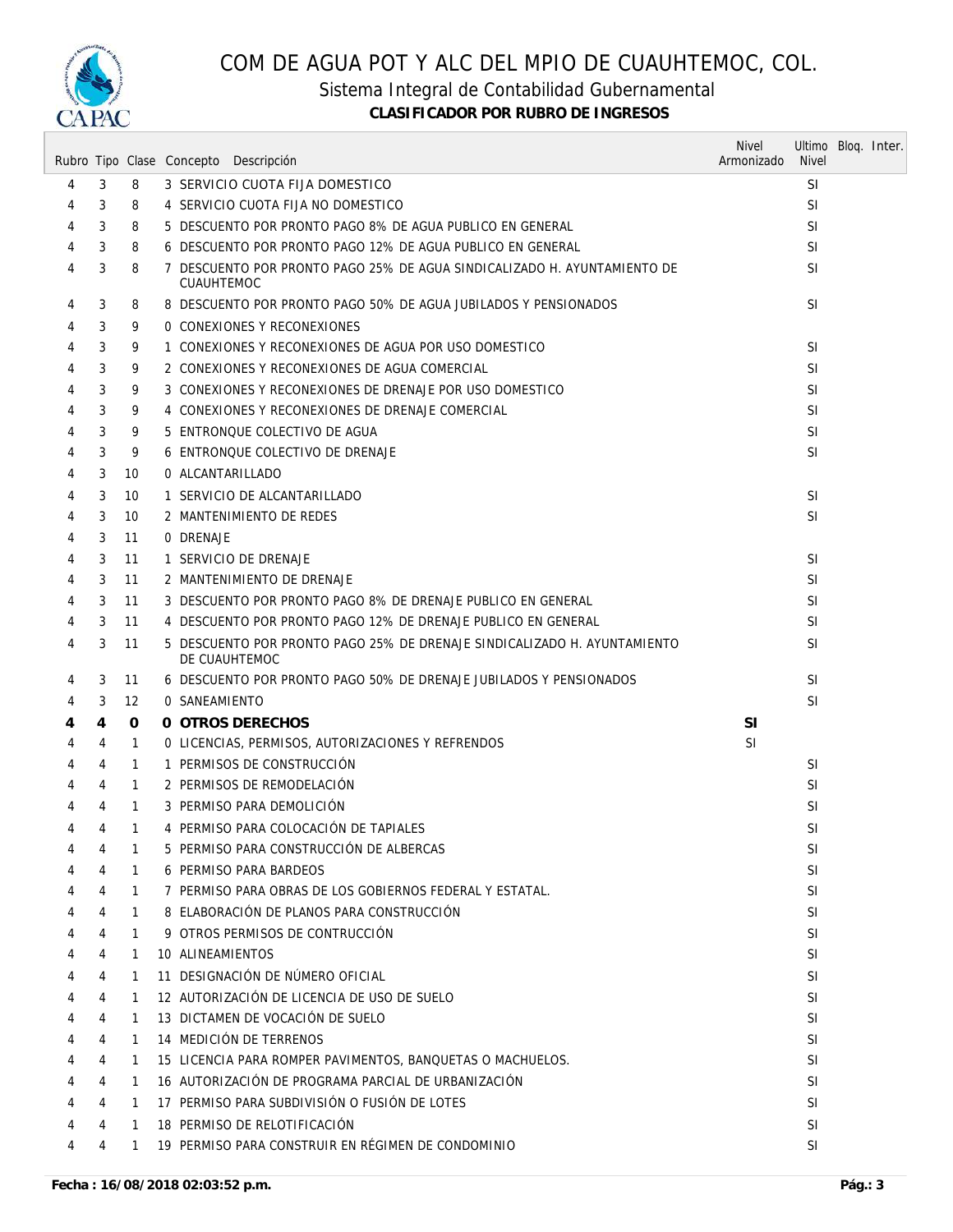

Sistema Integral de Contabilidad Gubernamental

|   |                     |                | Rubro Tipo Clase Concepto Descripción                                                                          | <b>Nivel</b><br>Armonizado | Ultimo Bloq. Inter.<br><b>Nivel</b> |  |
|---|---------------------|----------------|----------------------------------------------------------------------------------------------------------------|----------------------------|-------------------------------------|--|
| 4 | 4                   | $\mathbf{1}$   | 20 LICENCIA DE URBANIZACIÓN                                                                                    |                            | <b>SI</b>                           |  |
| 4 | 4                   | 1              | 21 AUTORIZACIÓN DE PROYECTO EJECUTIVO DE URBANIZACIÓN                                                          |                            | <b>SI</b>                           |  |
| 4 | 4                   | 1              | 22 SUPERVISIÓN DE OBRAS                                                                                        |                            | SI                                  |  |
| 4 | 4                   | 1              | 23 INCORPORACIÓN MUNICIPAL                                                                                     |                            | <b>SI</b>                           |  |
| 4 | 4                   | 1              | 24 CERTIFICADO DE HABITALIDAD.                                                                                 |                            | SI                                  |  |
| 4 | 4                   | 1              | 25 INSCRIPCIÓN O REFRENDO COMO PERITO DE OBRA.                                                                 |                            | <b>SI</b>                           |  |
| 4 | 4                   | $\mathbf{1}$   | 26 OTROS PERMISOS                                                                                              |                            | SI                                  |  |
| 4 | 4                   | 2              | 0 ANUNCIOS Y PUBLICIDAD                                                                                        |                            |                                     |  |
| 4 | 4                   | 2              | 1 PUBLICIDAD PERMANENTE                                                                                        |                            | <b>SI</b>                           |  |
| 4 | 4                   | 2              | 2 PUBLICIDAD TRANSITORIA                                                                                       |                            | SI                                  |  |
| 4 | 4                   | 3              | 0 BEBIDAS ALCOHOLICAS                                                                                          |                            |                                     |  |
| 4 | 4                   | 3              | 1 EXPEDICIÓN DE LICENCIAS PARA FUNCIONAMIENTO DE ESTABLECIMIENTO                                               |                            | <b>SI</b>                           |  |
| 4 | 4                   | 3              | 2 REFRENDO DE ANUAL DE LICENCIA                                                                                |                            | <b>SI</b>                           |  |
| 4 | 4                   | 3              | 3 CAMBIO DE DOMICILIO                                                                                          |                            | SI                                  |  |
| 4 | 4                   | 3              | 4 CAMBIO DE PROPIETARIO                                                                                        |                            | <b>SI</b>                           |  |
| 4 | 4                   | 3              | 5 HORAS EXTRAS                                                                                                 |                            | SI                                  |  |
| 4 | 4                   | 3              | 6 PERMISO PARA REALIZACIÓN DE EVENTOS ESPECIALES                                                               |                            | SI                                  |  |
| 4 | 4                   | 3              | 7 PERMISO PARA FUNCIONAMIENTO TEMPORAL                                                                         |                            | <b>SI</b>                           |  |
| 4 | 4                   | 3              | 8 SUSPENSIÓN TEMPORAL                                                                                          |                            | <b>SI</b>                           |  |
| 4 | 4                   | 4              | <b>0 LICENCIAS Y PERMISOS</b>                                                                                  |                            |                                     |  |
| 4 | 4                   | 4              | 1 EXPLOTACIÓN DE MÁQUINAS DE VIDEO JUEGOS Y SINFONOLAS                                                         |                            | <b>SI</b>                           |  |
| 4 | 4                   | 4              | 2 EXPOS Y SIMILARES                                                                                            |                            | <b>SI</b>                           |  |
| 4 | 4                   | 5              | 0 REGISTROS, CERTIFICACIONES Y LEGALIZACIONES                                                                  |                            |                                     |  |
| 4 | 4                   | 5              | 1 EN OFICINAS                                                                                                  |                            | <b>SI</b>                           |  |
| 4 | 4                   | 5              | 2 A DOMICILIO                                                                                                  |                            | <b>SI</b>                           |  |
| 4 | 4                   | 5              | 3 DIVORCIOS                                                                                                    |                            | SI                                  |  |
| 4 | 4                   | 6              | 0 CATASTRO                                                                                                     |                            |                                     |  |
| 4 | 4                   | 6              | 1 COPIAS E IMPRESIONES                                                                                         |                            | <b>SI</b>                           |  |
| 4 | 4                   | 6              | 2 INFORMES Y CERTIFICACIONES DE CATASTRO                                                                       |                            | SI                                  |  |
| 4 | 4                   | 6              | 3 AVALÚOS, ASIGNACION DE CLAVES Y MEDICIONES                                                                   |                            | SI                                  |  |
| 4 | 4                   | 6              | 4 FUSIONES, SUBDIVISIONES, RELOTIFICACIONES, CESIONES Y REGISTROS<br>5 INSCRIPCIÓN Y MODIFICACIÓN DE REGISTROS |                            | SI                                  |  |
| 4 | $\overline{4}$<br>4 | 6<br>6         | 6 CARTOGRAFIA                                                                                                  |                            | SI<br>SI                            |  |
|   | 4                   | $\overline{7}$ | 0 ECOLOGÍA                                                                                                     |                            |                                     |  |
| 4 | 4                   | $\overline{7}$ | 1 DICTÁMEN DE FACTIBILIDAD                                                                                     |                            | <sup>SI</sup>                       |  |
|   | 4                   | $\overline{7}$ | 2 DICTÁMEN DE IMPACTO AMBIENTAL                                                                                |                            | SI                                  |  |
|   | 4                   | $\overline{7}$ | 3 AUTORIZACIÓN PARA PODA O DERRIBO DE ÁRBOL                                                                    |                            | SI                                  |  |
|   | 4                   | 7              | 4 EXPEDICIÓN DE CÉDULA DE CALIBRACIÓN DE EQUIPO DE PERIFONEO                                                   |                            | SI                                  |  |
| 4 | 4                   | $\overline{7}$ | 5 LICENCIA DE EXPLOTACIÓN DE BANCOS DE MATERIAL                                                                |                            | SI.                                 |  |
| 4 | 4                   | $\overline{7}$ | 6 LICENCIA PARA UBICACIÓN DE ESCOMBRERAS                                                                       |                            | SI                                  |  |
|   | 4                   | $\overline{7}$ | 7 LICENCIA DE ACTIVIDADES DE ACOPIO DE MATERIAL RECICLABLE                                                     |                            | SI                                  |  |
| 4 | 4                   | 7              | 8 REGISTRO DE ESTUDIOS, MANIFIESTOS, INFORMES DE IMPACTO DE RIESGO MEDIO<br>AMBIENTAL.                         |                            | SI                                  |  |
| 4 | 4                   | $\overline{7}$ | 9 REGISTRO DE DESCARGAS DE AGUAS RESIDUALES                                                                    |                            | <b>SI</b>                           |  |
| 4 | 4                   | 7              | 10 REGISTRO DE PRESTADORES PROFESIONALES DE SERVICIOS AMBIENTALES Y<br><b>LABORATORIOS</b>                     |                            | SI                                  |  |
| 4 | 4                   | $\overline{7}$ | 11 CÉDULA DE FUNCIONAMIENTO AMBIENTAL                                                                          |                            | SI                                  |  |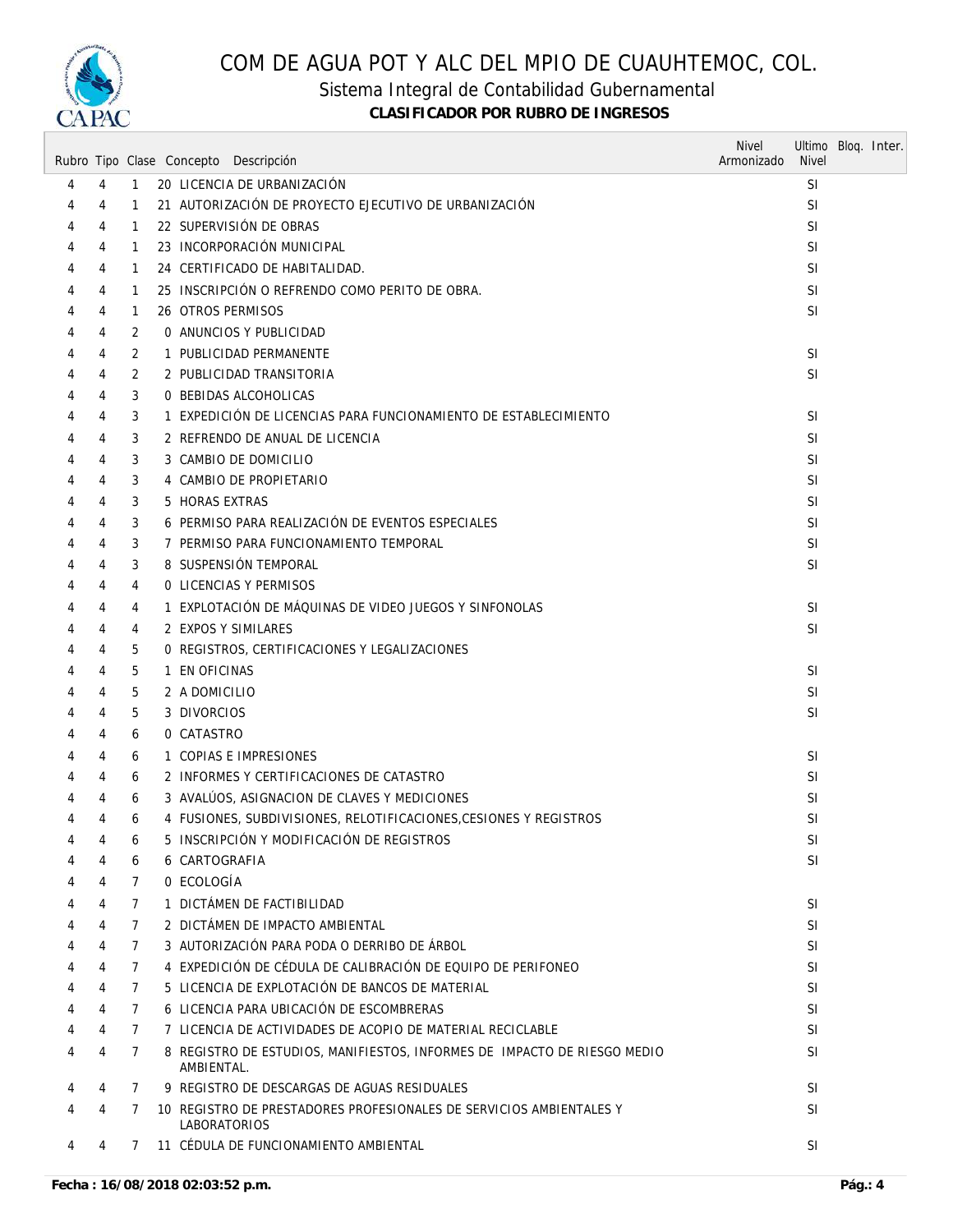

Sistema Integral de Contabilidad Gubernamental

|   |              |              | Rubro Tipo Clase Concepto Descripción                                                                                                                | <b>Nivel</b><br>Armonizado | Ultimo Bloq. Inter.<br><b>Nivel</b> |  |
|---|--------------|--------------|------------------------------------------------------------------------------------------------------------------------------------------------------|----------------------------|-------------------------------------|--|
| 4 | 4            | 7            | 12 REGISTRO MUNICIPAL DE SITIOS NATURALES PARA EL DESARROLLO Y EXPLOTACIÓN<br>DEL TURISMO.                                                           |                            | <b>SI</b>                           |  |
| 4 | 4            | 7            | 13 REGISTRO MUNICIPAL DE ANUNCIOS PUBLICITARIOS CON MENSAJERIA SUBLIMINAL.                                                                           |                            | <b>SI</b>                           |  |
| 4 | 4            | 7            | 14 SERVICIOS DE ESTACIONAMIENTOS CON SERVICIO PÚBLICO PARA EVENTOS DE<br>ESPECTÁCULOS PÚBLICOS                                                       |                            | <b>SI</b>                           |  |
| 4 | 4            | 7            | 15 REGISTRO MUNICIPAL DE VIVEROS                                                                                                                     |                            | <b>SI</b>                           |  |
| 4 | 4            | 7            | 16 REGISTRO MUNICIPAL DE EXPENDIO DE AGUA PURIFICADA                                                                                                 |                            | <b>SI</b>                           |  |
| 4 | 4            | 7            | 17 INSPECCIÓN Y VERIFICACIÓN DE AFINACIÓN DE VEHÍCULOS.                                                                                              |                            | <b>SI</b>                           |  |
| 4 | 4            | 7            | 18 REGISTRO DE FUENTES EMISORAS DE HUMOS                                                                                                             |                            | <b>SI</b>                           |  |
| 4 | 4            | 7            | 19 REGISTRO DE LADRILLERAS                                                                                                                           |                            | SI                                  |  |
| 4 | 4            | 7            | 20 LICENCIA MUNICIPAL AMBIENTAL.                                                                                                                     |                            | SI                                  |  |
| 4 | 4            | 7            | 21 REGISTRO MUNICIPAL DE TALLERES DE SERVICIO DE CAMBIO DE LLANTAS                                                                                   |                            | <b>SI</b>                           |  |
| 4 | 4            | 7            | 22 REGISTRO MUNICIPAL DE PROVEEDORES DE MATERIAL DE PALMA PARA<br>CONSTRUCCIÓN DE PALAPAS                                                            |                            | SI                                  |  |
| 4 | 4            | 7            | 23 OTRAS CERTIFICACIONES                                                                                                                             |                            | <b>SI</b>                           |  |
| 4 | 4            | 8            | 0 DIVERSAS CERTIFICACIONES                                                                                                                           |                            |                                     |  |
| 4 | 4            | 8            | 1 COPIAS CERTIFICADAS                                                                                                                                |                            | <b>SI</b>                           |  |
| 4 | 4            | 8            | 2 CERTIFICACIÓN DE RESIDENCIA                                                                                                                        |                            | <b>SI</b>                           |  |
| 4 | 4            | 8            | 3 SOLVENCIAS FISCALES                                                                                                                                |                            | <b>SI</b>                           |  |
| 4 | 4            | 8            | 4 CONSTANCIAS                                                                                                                                        |                            | <b>SI</b>                           |  |
| 4 | 4            | 8            | 5 REGISTRO DEL RIESGO DE SINIESTRALIDAD                                                                                                              |                            | <b>SI</b>                           |  |
| 4 | 5            | 0            | 0 ACCESORIOS                                                                                                                                         | SI                         |                                     |  |
| 4 | 5            | 1            | O MULTAS POR PAGO EXTEMPORANEO DE DERECHOS                                                                                                           |                            | SI                                  |  |
| 4 | 5            | 2            | 0 RECARGOS                                                                                                                                           |                            | <b>SI</b>                           |  |
| 4 | 5            | 3            | 0 GASTOS DE EJECUCIÓN                                                                                                                                |                            | SI                                  |  |
| 4 | 5            | 4            | 0 DESCUENTO EN RECARGOS                                                                                                                              |                            | <b>SI</b>                           |  |
| 4 | 5            | 5            | 0 GASTOS DE NOTIFICACION                                                                                                                             |                            | <b>SI</b>                           |  |
| 4 | 9            | 0            | O DERECHOS NO COMPRENDIDOS EN LAS FRACCIONES DE LA LEY DE<br>INGRESOS CAUSADAS EN EJERCICIOS FISCALES ANTERIORES<br>PENDIENTES DE LIQUIDACIÓN O PAGO | <b>SI</b>                  | <b>SI</b>                           |  |
| 5 | 0            | 0            | 0 PRODUCTOS DE TIPO CORRIENTE                                                                                                                        | <b>SI</b>                  |                                     |  |
| 5 | 1            | 0            | 0 PRODUCTOS DE TIPO CORRIENTE                                                                                                                        | <b>SI</b>                  |                                     |  |
|   | 1 1          |              | O PRODUCTOS DERIVADOS DEL USO Y APROVECHAMIENTO DE BIENES NO SUJETOS A<br>RÉGIMEN DE DOMINIO PÚBLICO                                                 |                            |                                     |  |
| 5 | $\mathbf{1}$ | 1            | 1 VENTA DE BIENES MUEBLES E INMUEBLES                                                                                                                |                            | SI                                  |  |
| 5 | $\mathbf{1}$ | 1            | 2 ARRENDAMIENTO DE BIENES MUEBLES E INMUEBLES                                                                                                        |                            | SI                                  |  |
| 5 | 1            | 1            | 3 FORMAS IMPRESAS                                                                                                                                    |                            | SI                                  |  |
| 5 | $\mathbf{1}$ | $\mathbf{1}$ | 4 PUBLICACIONES                                                                                                                                      |                            | SI.                                 |  |
| 5 | 1            | 1            | 5 BIENES VACANTES MOSTRENCOS                                                                                                                         |                            | SI                                  |  |
| 5 | $\mathbf{1}$ | $\mathbf{1}$ | <b>6 PRODUCTOS DE VIVEROS</b>                                                                                                                        |                            | SI                                  |  |
| 5 | $\mathbf{1}$ | 1            | 7 VENTA DE ESQUILMOS, APARCERIA, DESECHOS Y BASURA                                                                                                   |                            | SI                                  |  |
| 5 | $\mathbf{1}$ | $\mathbf{1}$ | 8 SERVICIO DE ARRASTRE DE GRUAS                                                                                                                      |                            | SI.                                 |  |
| 5 | 1            | 1            | 9 USO DE PARQUES Y UNIDADES DEPORTIVAS                                                                                                               |                            | SI                                  |  |
| 5 | $\mathbf{1}$ | 1            | 10 OTROS PRODUCTOS                                                                                                                                   |                            | SI                                  |  |
| 5 | $\mathbf{1}$ | 2            | O ENAJENACIÓN DE BIENES MUEBLES NO SUJETOS A SER INVENTARIADOS                                                                                       |                            | SI                                  |  |
| 5 | $\mathbf{1}$ | 3            | 0 OTROS PRODUCTOS QUE GENERAN INGRESOS CORRIENTES                                                                                                    |                            |                                     |  |
| 5 | $\mathbf{1}$ | 3            | 1 RENDIMIENTOS FINANCIEROS                                                                                                                           |                            | <b>SI</b>                           |  |
| 5 | $\mathbf{1}$ | 3            | 2 RENDIMIENTOS FINANCIEROS RECURSOS PROPIOS                                                                                                          |                            | SI                                  |  |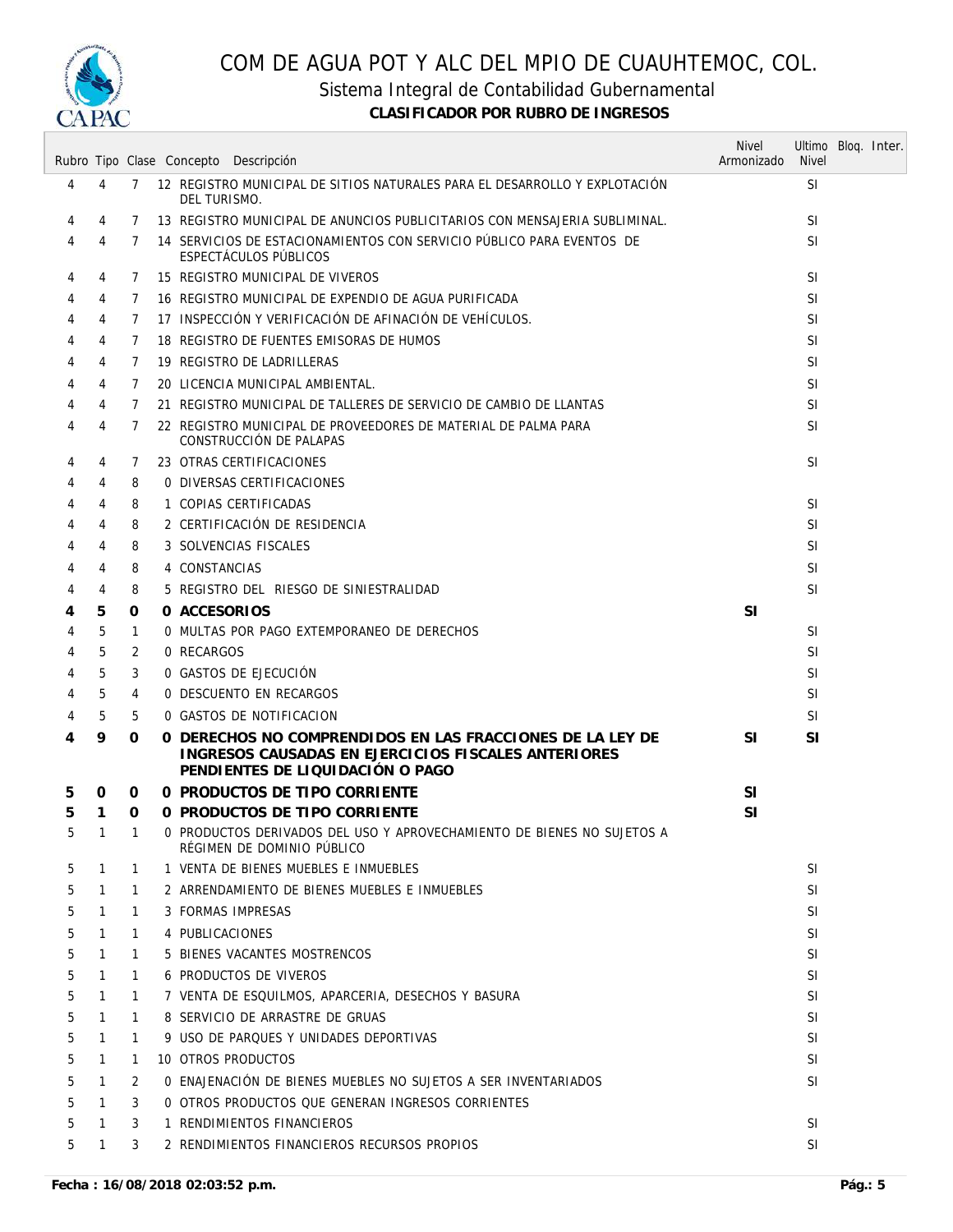

### Sistema Integral de Contabilidad Gubernamental

|    |                |                | Rubro Tipo Clase Concepto Descripción                                                            | <b>Nivel</b><br>Armonizado | Ultimo Bloq. Inter.<br><b>Nivel</b> |  |
|----|----------------|----------------|--------------------------------------------------------------------------------------------------|----------------------------|-------------------------------------|--|
| 5  | $\mathbf{1}$   | 3              | 3 RENDIMIENTOS FINANCIEROS FAIS                                                                  |                            | <b>SI</b>                           |  |
| 5  | 1              | 3              | 4 RENDIMIENTOS FINANCIEROS FORTAMUN                                                              |                            | <b>SI</b>                           |  |
| 5  | 1              | 3              | 5 OTROS RENDIMIENTOS FINANCIEROS                                                                 |                            | SI                                  |  |
| 5  | 2              | 0              | 0 PRODUCTOS DE CAPITAL                                                                           | <b>SI</b>                  |                                     |  |
| 5  | 2              | $\mathbf{1}$   | 0 TERRENOS                                                                                       |                            |                                     |  |
| 5  | 2              | $\mathbf{1}$   | 1 PREDIOS NO EDIFICADOS URBANOS                                                                  |                            | SI                                  |  |
| 5  | 2              | $\mathbf{1}$   | 2 PREDIOS NO EDIFICADOS RÚSTICOS                                                                 |                            | <b>SI</b>                           |  |
| 5  | 2              | $\mathbf{1}$   | 3 OTROS PREDIOS NO EDIFICADOS                                                                    |                            | SI                                  |  |
| 5  | 2              | 2              | 0 VIVIENDAS                                                                                      |                            |                                     |  |
| 5  | 2              | 2              | 1 ALBERGUES PERMANENTES                                                                          |                            | <b>SI</b>                           |  |
| 5  | 2              | 2              | 2 VIVIENDAS EN ZONAS DE TOLERANCIA                                                               |                            | <b>SI</b>                           |  |
| 5  | 2              | 2              | 3 OTRAS VIVIENDAS PARA FINES DEL ENTE PÚBLICO                                                    |                            | SI                                  |  |
| 5  | 2              | 3              | 0 EDIFICIOS NO HABITACIONALES                                                                    |                            |                                     |  |
| 5  | 2              | 3              | 1 EDIFICIOS PARA OFICINAS ADMINISTRATIVAS Y DE SERVICIOS AL PÚBLICO                              |                            | <b>SI</b>                           |  |
| 5  | 2              | 3              | 2 EDIFICIOS DE PLANTELES EDUCATIVOS, BIBLIOTECAS, LUDOTECAS Y CENTROS<br><b>CULTURALES</b>       |                            | <b>SI</b>                           |  |
| 5  | 2              | 3              | 3 CONSULTORIOS MÉDICOS, COMEDORES COMUNITARIOS Y SIMILARES                                       |                            | <b>SI</b>                           |  |
| 5  | 2              | 3              | 4 RASTROS Y PROCESADORAS DE CARNES                                                               |                            | SI                                  |  |
| 5  | 2              | 3              | 5 MERCADOS Y PLAZAS COMERCIALES                                                                  |                            | <b>SI</b>                           |  |
| 5  | 2              | 3              | 6 UNIDADES DEPORTIVAS, PARQUES Y JARDÍNES                                                        |                            | SI                                  |  |
| 5  | 2              | 3              | 7 EDIFICIOS PARA RECREACIÓN, ESPECTACULOS Y DE CONVIVENCIA SOCIAL EN<br><b>ESPACIOS PÚBLICOS</b> |                            | SI                                  |  |
| 5  | 2              | 3              | 8 BODEGAS, ALMACENES Y TALLERES                                                                  |                            | <b>SI</b>                           |  |
| 5  | 2              | 3              | 9 ESTACIONAMIENTOS Y APARCADEROS                                                                 |                            | <b>SI</b>                           |  |
| 5  | 2              | 3              | 10 OTROS EDIFICIOS NO HABITACIONALES                                                             |                            | SI                                  |  |
| 5  | 2              | 4              | <b>0 OTROS BIENES INMUEBLES</b>                                                                  |                            |                                     |  |
| 5  | 2              | 4              | 1 OTROS BIENES INMUEBLES DIVERSOS                                                                |                            | <b>SI</b>                           |  |
| 5  | 2              | 5              | 0 MOBILIARIO Y EQUIPO DE ADMINISTRACIÓN                                                          |                            |                                     |  |
| 5  | 2              | 5              | 1 MUEBLES DE OFICINA Y ESTANTERÍA                                                                |                            | SI                                  |  |
| 5  | 2              | 5              | 2 MUEBLES, EXCEPTO DE OFICINA Y ESTANTERÍA                                                       |                            | SI                                  |  |
| 5  | 2              | 5              | 3 EQUIPO DE CÓMPUTO Y DE TECNOLOGÍAS DE LA INFORMACIÓN                                           |                            | <b>SI</b>                           |  |
| 5  | 2              | 5              | 4 OTROS MOBILIARIOS Y EQUIPOS DE ADMINISTRACIÓN                                                  |                            | <b>SI</b>                           |  |
| 5  | 2              | 6              | 0 MOBILIARIO Y EQUIPO EDUCACIONAL Y RECREATIVO                                                   |                            |                                     |  |
| 5  | 2              | 6              | 1 EQUIPOS Y APARATOS AUDIOVISUALES                                                               |                            | <b>SI</b>                           |  |
| 5  | 2              | 6              | 2 APARATOS DEPORTIVOS                                                                            |                            | <b>SI</b>                           |  |
| 5  | 2              | 6              | 3 CÁMARAS FOTOGRÁFICAS Y DE VIDEO                                                                |                            | SI                                  |  |
| 5  | 2              | 6              | 4 OTRO MOBILIARIO Y EQUIPO EDUCACIONAL Y RECREATIVO                                              |                            | SI                                  |  |
| 5  | $\overline{2}$ | $\overline{7}$ | O EQUIPO E INSTRUMENTAL MÉDICO Y DE LABORATORIO                                                  |                            |                                     |  |
| 5  | 2              | $\overline{7}$ | 1 EQUIPO MÉDICO Y DE LABORATORIO                                                                 |                            | SI                                  |  |
| 5. | $\overline{2}$ | $\overline{7}$ | 2 INSTRUMENTAL MÉDICO Y DE LABORATORIO                                                           |                            | SI                                  |  |
| 5  | 2              | 8              | 0 EQUIPO DE TRANSPORTE                                                                           |                            |                                     |  |
| 5  | $\overline{2}$ | 8              | 1 AUTOMÓVILES Y EQUIPO TERRESTRE                                                                 |                            | SI                                  |  |
| 5  | 2              | 8              | 2 CARROCERÍAS Y REMOLQUES                                                                        |                            | SI                                  |  |
| 5  | $\overline{2}$ | 8              | 3 EQUIPO AEROESPACIAL                                                                            |                            | SI                                  |  |
| 5  | 2              | 8              | 4 EQUIPO FERROVIARIO                                                                             |                            | SI                                  |  |
| 5  | $\overline{2}$ | 8              | 5 EMBARCACIONES                                                                                  |                            | <b>SI</b>                           |  |
| 5  | 2              | 8              | 6 OTROS EQUIPOS DE TRANSPORTE                                                                    |                            | SI                                  |  |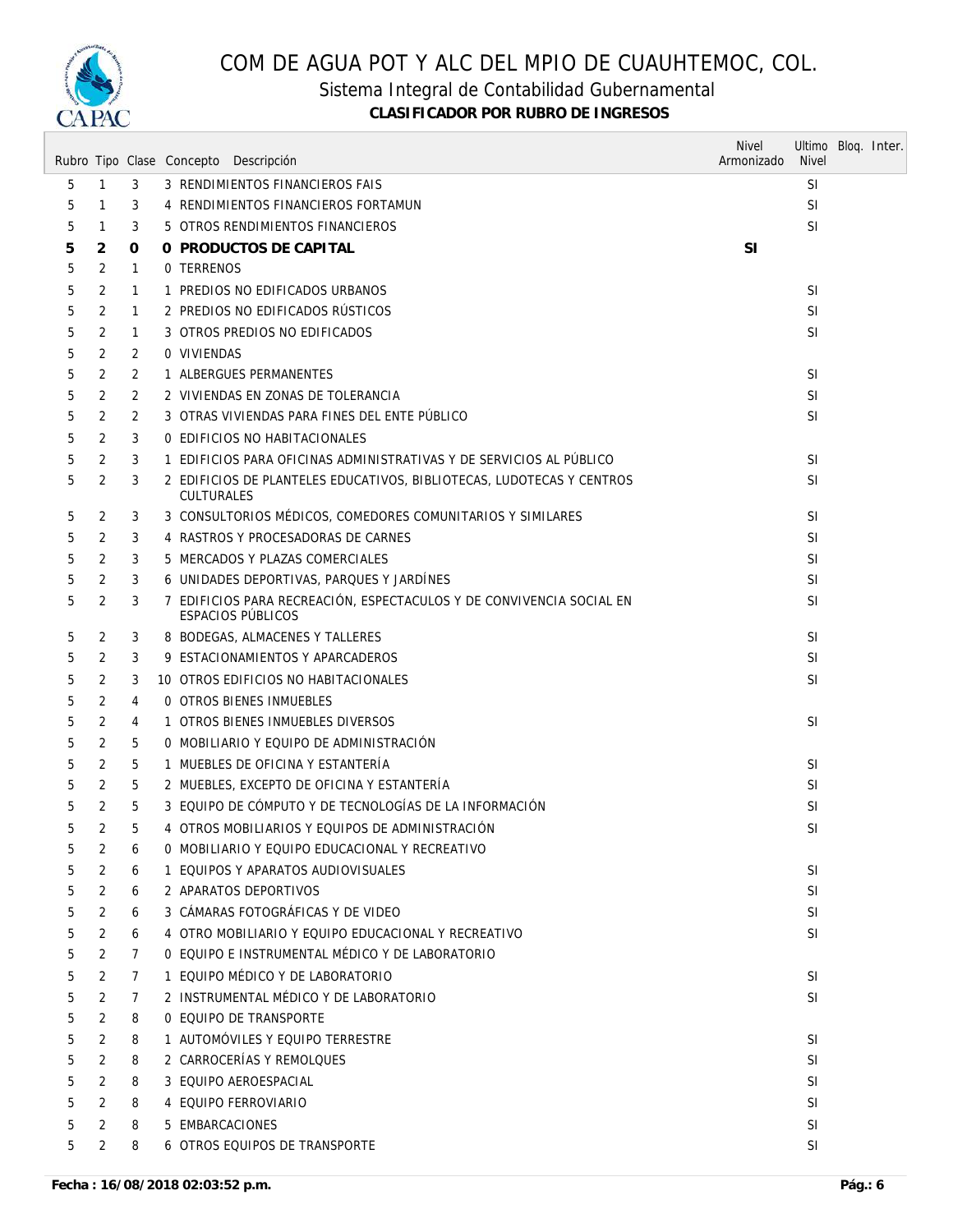

#### Sistema Integral de Contabilidad Gubernamental

|   |                |      | Rubro Tipo Clase Concepto Descripción                                                                                                                 | <b>Nivel</b><br>Armonizado | Ultimo Bloq. Inter.<br><b>Nivel</b> |  |
|---|----------------|------|-------------------------------------------------------------------------------------------------------------------------------------------------------|----------------------------|-------------------------------------|--|
| 5 | 2              | 9    | 0 EQUIPO DE DEFENSA Y SEGURIDAD                                                                                                                       |                            |                                     |  |
| 5 | 2              | 9    | 1 MAQUINARIA DE DEFENSA Y SEGURIDAD                                                                                                                   |                            | <b>SI</b>                           |  |
| 5 | 2              | 9    | 2 EQUIPO DE DEFENSA Y SEGURIDAD                                                                                                                       |                            | <b>SI</b>                           |  |
| 5 | 2              | 9    | 3 ARMAMENTO                                                                                                                                           |                            | SI                                  |  |
| 5 | 2              | 9    | 4 OTROS BIENES MUEBLES PARA LA DEFENSA Y SEGURIDAD                                                                                                    |                            | SI                                  |  |
| 5 | 2              | 10   | 0 MAQUINARIA, OTROS EQUIPOS Y HERRAMIENTAS                                                                                                            |                            |                                     |  |
| 5 | 2              | 10   | 1 MAQUINARIA Y EQUIPO AGROPECUARIO                                                                                                                    |                            | <b>SI</b>                           |  |
| 5 | 2              | 10   | 2 MAQUINARIA Y EQUIPO INDUSTRIAL                                                                                                                      |                            | <b>SI</b>                           |  |
| 5 | 2              | 10   | 3 MAQUINARIA Y EQUIPO DE CONSTRUCCIÓN                                                                                                                 |                            | <b>SI</b>                           |  |
| 5 | 2              | 10   | 4 SISTEMAS DE AIRE ACONDICIONADO, CALEFACCIÓN Y DE REFRIGERACIÓN<br>INDUSTRIAL Y COMERCIAL                                                            |                            | <b>SI</b>                           |  |
| 5 | 2              | 10   | 5 EQUIPO DE COMUNICACIÓN Y TELECOMUNICACIÓN                                                                                                           |                            | <b>SI</b>                           |  |
| 5 | 2              | 10   | 6 EQUIPOS DE GENERACIÓN ELÉCTRICA, APARATOS Y ACCESORIOS ELÉCTRICOS                                                                                   |                            | <b>SI</b>                           |  |
| 5 | 2              | 10   | 7 HERRAMIENTAS Y MÁQUINAS-HERRAMIENTA                                                                                                                 |                            | SI                                  |  |
| 5 | 2              | 10   | 8 OTROS EQUIPOS                                                                                                                                       |                            | SI                                  |  |
| 5 | 2              | 11   | O COLECCIONES, OBRAS DE ARTE Y OBJETOS VALIOSOS                                                                                                       |                            |                                     |  |
| 5 | 2              | 11   | 1 BIENES ARTÍSTICOS, CULTURALES Y CIENTÍFICOS                                                                                                         |                            | <b>SI</b>                           |  |
| 5 | 2              | 11   | 2 OBJETOS DE VALOR                                                                                                                                    |                            | SI                                  |  |
| 5 | 2              | 12   | 0 ACTIVOS BIOLÓGICOS                                                                                                                                  |                            |                                     |  |
| 5 | 2              | 12   | 1 BOVINOS                                                                                                                                             |                            | <b>SI</b>                           |  |
| 5 | 2              | 12   | 2 PORCINOS                                                                                                                                            |                            | SI                                  |  |
| 5 | 2              | 12   | 3 AVES                                                                                                                                                |                            | <b>SI</b>                           |  |
| 5 | 2              | 12   | 4 OVINOS Y CAPRINOS                                                                                                                                   |                            | SI                                  |  |
| 5 | 2              | 12   | 5 PECES Y ACUICULTURA                                                                                                                                 |                            | <b>SI</b>                           |  |
| 5 | 2              | 12   | <b>6 EQUINOS</b>                                                                                                                                      |                            | SI                                  |  |
| 5 | 2              | 12   | 7 ESPECIES MENORES Y DE ZOOLOGICO                                                                                                                     |                            | SI                                  |  |
| 5 | 2              | 12   | 8 ARBOLES Y PLANTAS                                                                                                                                   |                            | SI                                  |  |
| 5 | 2              | 12   | 9 OTROS ACTIVOS BIOLÓGICOS                                                                                                                            |                            | <b>SI</b>                           |  |
| 5 | 2              | 13   | 0 SOFTWARE                                                                                                                                            |                            | SI                                  |  |
| 5 | 2              | 14   | O PATENTES, MARCAS Y DERECHOS                                                                                                                         |                            |                                     |  |
| 5 | $\overline{2}$ | 14   | 1 PATENTES                                                                                                                                            |                            | SI                                  |  |
| 5 |                | 2 14 | 2 MARCAS                                                                                                                                              |                            | SI                                  |  |
| 5 | 2              | 14   | 3 DERECHOS                                                                                                                                            |                            | SI                                  |  |
| 5 | 2              | 15   | 0 CONCESIONES Y FRANQUICIAS                                                                                                                           |                            |                                     |  |
| 5 | $\overline{2}$ | 15   | 1 CONCESIONES                                                                                                                                         |                            | <b>SI</b>                           |  |
| 5 | 2              | 15   | 2 FRANQUICIAS                                                                                                                                         |                            | SI                                  |  |
| 5 | $\overline{2}$ | 16   | O LICENCIAS                                                                                                                                           |                            |                                     |  |
| 5 | $\overline{2}$ | 16   | 1 LICENCIAS INFORMÁTICAS E INTELECTUALES                                                                                                              |                            | <b>SI</b>                           |  |
| 5 | 2              | 16   | 2 LICENCIAS INDUSTRIALES, COMERCIALES Y OTRAS                                                                                                         |                            | <b>SI</b>                           |  |
| 5 | 2              | 17   | 0 OTROS ACTIVOS INTANGIBLES                                                                                                                           |                            | SI                                  |  |
| 5 | 9              | 0    | O PRODUCTOS NO COMPRENDIDOS EN LAS FRACCIONES DE LA LEY DE<br>INGRESOS CAUSADAS EN EJERCICIOS FISCALES ANTERIORES<br>PENDIENTES DE LIQUIDACIÓN O PAGO | <b>SI</b>                  | SI                                  |  |
| 6 | 0              | 0    | 0 APROVECHAMIENTOS DE TIPO CORRIENTE                                                                                                                  | <b>SI</b>                  |                                     |  |
| 6 | 1              | O    | O APROVECHAMIENTOS DE TIPO CORRIENTE                                                                                                                  | <b>SI</b>                  |                                     |  |
| 6 | $\mathbf{1}$   | 1    | O INCENTIVOS DERIVADOS DE LA COLABORACIÓN FISCAL                                                                                                      |                            | <b>SI</b>                           |  |
| 6 | 1              | 2    | 0 MULTAS                                                                                                                                              |                            |                                     |  |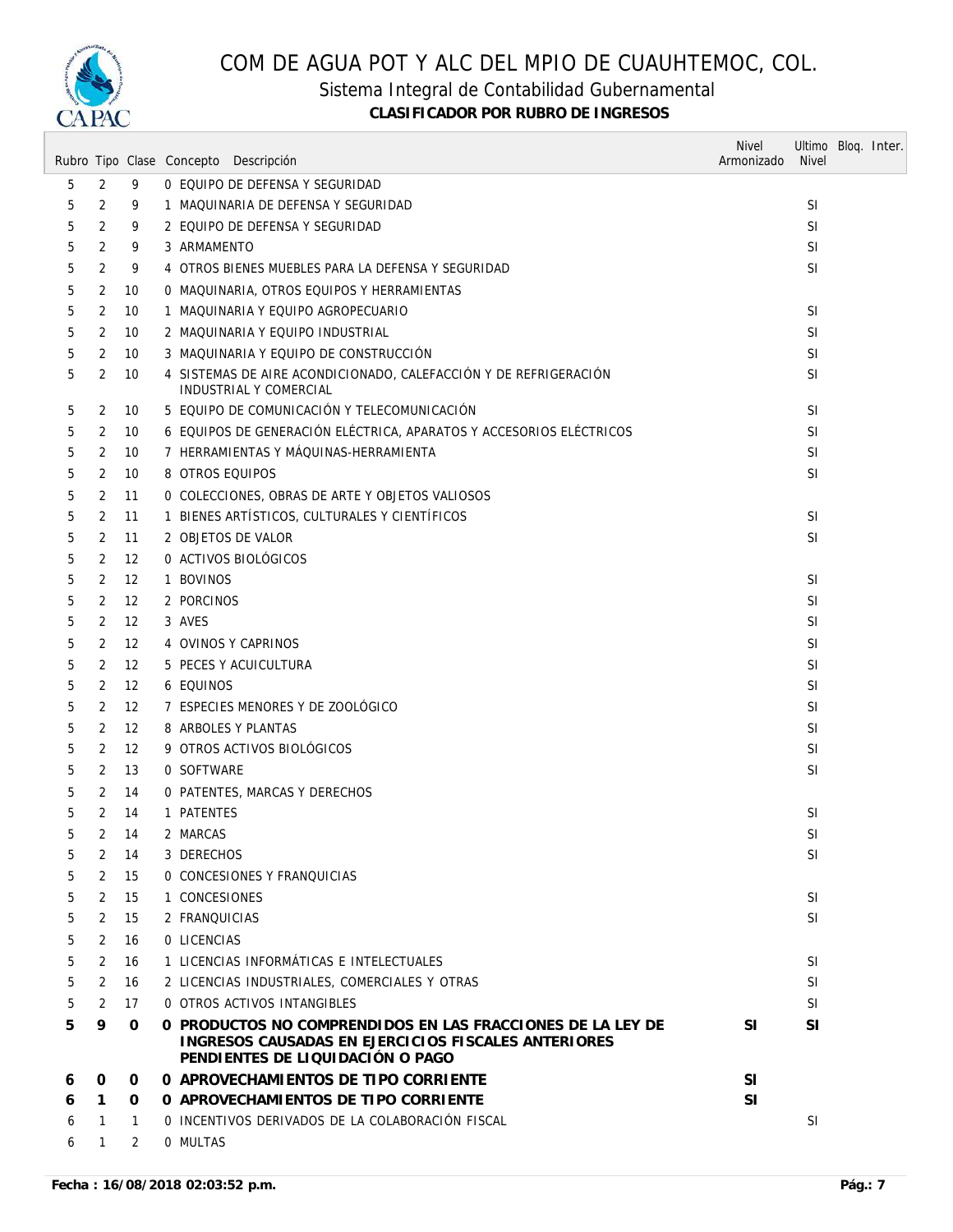

Sistema Integral de Contabilidad Gubernamental

|                |                |                | Rubro Tipo Clase Concepto Descripción                                                                                                                        | <b>Nivel</b><br>Armonizado | <b>Nivel</b>  | Ultimo Bloq. Inter. |
|----------------|----------------|----------------|--------------------------------------------------------------------------------------------------------------------------------------------------------------|----------------------------|---------------|---------------------|
| 6              | $\mathbf{1}$   | $\overline{2}$ | 1 MULTAS POR FALTAS A LA REGLAMENTACIÓN MUNICIPAL                                                                                                            |                            | <b>SI</b>     |                     |
| 6              | $\mathbf{1}$   | 2              | 2 RECARGOS DE MULTAS                                                                                                                                         |                            | <b>SI</b>     |                     |
| 6              | $\mathbf{1}$   | 2              | 3 GASTOS DE EJECUCIÓN DE MULTAS                                                                                                                              |                            | <b>SI</b>     |                     |
| 6              | 1              | 2              | 4 DESCUENTO DE MULTAS                                                                                                                                        |                            | <b>SI</b>     |                     |
| 6              | $\mathbf{1}$   | 3              | 0 INDEMNIZACIONES                                                                                                                                            |                            | <b>SI</b>     |                     |
| 6              | $\mathbf{1}$   | 4              | 0 REINTEGROS                                                                                                                                                 |                            | <b>SI</b>     |                     |
| 6              | $\mathbf{1}$   | 5              | O APROVECHAMIENTOS PROVENIENTES DE OBRAS PÚBLICAS                                                                                                            |                            | <b>SI</b>     |                     |
| 6              | $\mathbf{1}$   | 6              | 0 APROVECHAMIENTOS POR PARTICIPACIONES DERIVADAS DE LA APLICACIÓN DE LEYES                                                                                   |                            | <b>SI</b>     |                     |
| 6              | 1              | 7              | 0 APROVECHAMIENTOS POR APORTACIONES                                                                                                                          |                            | <b>SI</b>     |                     |
| 6              | $\mathbf{1}$   | 8              | 0 APROVECHAMIENTOS POR COOPERACIONES                                                                                                                         |                            | <b>SI</b>     |                     |
| 6              | $\mathbf{1}$   | 9              | 0 OTROS APROVECHAMIENTOS                                                                                                                                     |                            |               |                     |
| 6              | $\mathbf{1}$   | 9              | 1 INTERESES                                                                                                                                                  |                            | <b>SI</b>     |                     |
| 6              | $\mathbf{1}$   | 9              | 2 INDEMNIZACIONES                                                                                                                                            |                            | <b>SI</b>     |                     |
| 6              | $\mathbf{1}$   | 9              | 3 REINTEGROS                                                                                                                                                 |                            | <b>SI</b>     |                     |
| 6              | $\mathbf{1}$   | 9              | 4 APORTACIONES                                                                                                                                               |                            | <b>SI</b>     |                     |
| 6              | $\mathbf{1}$   | 9              | 5 APOYOS                                                                                                                                                     |                            | <sup>SI</sup> |                     |
| 6              | $\mathbf{1}$   | 9              | 6 DEPÓSITOS                                                                                                                                                  |                            | SI            |                     |
| 6              | $\mathbf{1}$   | 9              | 7 OTROS                                                                                                                                                      |                            | <b>SI</b>     |                     |
| 6              | $\mathbf{1}$   | 9              | 8 OTROS INGRESOS DE EJERCICIOS ANTERIORES                                                                                                                    |                            | <b>SI</b>     |                     |
| 6              | 2              | 0              | O APROVECHAMIENTO DE CAPITAL                                                                                                                                 | <b>SI</b>                  |               |                     |
| 6              | 9              | 0              | 0 APROVECHAMIENTOS NO COMPRENDIDOS EN LAS FRACCIONES DE LA<br>LEY DE INGRESOS CAUSADAS EN EJERCICIOS FISCALES ANTERIORES<br>PENDIENTES DE LIQUIDACIÓN O PAGO | <b>SI</b>                  | <b>SI</b>     |                     |
| 7              | 0              | 0              | 0 INGRESOS POR VENTA DE BIENES Y SERVICIOS                                                                                                                   | <b>SI</b>                  |               |                     |
| $\overline{7}$ | $\mathbf{1}$   | 0              | 0 INGRESOS POR VENTA DE BIENES Y SERVICIOS DE ORGANISMOS<br><b>DESCENTRALIZADOS</b>                                                                          | <b>SI</b>                  | <b>SI</b>     |                     |
| 7              | 2              | 0              | O INGRESOS DE OPERACIÓN DE ENTIDADES PARAESTATALES<br><b>EMPRESARIALES</b>                                                                                   | <b>SI</b>                  | <b>SI</b>     |                     |
| 7              | 3              | 0              | O INGRESOS POR VENTA DE BIENES Y SERVICIOS PRODUCIDOS EN<br>ESTABLECIMIENTOS DEL GOBIERNO CENTRAL                                                            | <b>SI</b>                  | <b>SI</b>     |                     |
| 8              | 0              | 0              | 0 PARTICIPACIONES Y APORTACIONES.                                                                                                                            | SI                         |               |                     |
| 8              | $\mathbf{1}$   | 0              | O PARTICIPACIONES                                                                                                                                            | SI                         |               |                     |
| 8              | $1 \quad 1$    |                | 0 FONDO GENERAL DE PARTICIPACIONES                                                                                                                           |                            | SI            |                     |
| 8              | 1              | 2              | 0 FONDO DE FOMENTO MUNICIPAL                                                                                                                                 |                            | SI            |                     |
| 8              | $\mathbf{1}$   | 3              | 0 TENENCIA                                                                                                                                                   |                            | <b>SI</b>     |                     |
| 8              | $\mathbf{1}$   | 4              | 0 ISAN                                                                                                                                                       |                            | <b>SI</b>     |                     |
| 8              | $\mathbf{1}$   | 5              | 0 IEPS                                                                                                                                                       |                            | <b>SI</b>     |                     |
| 8              | $\mathbf{1}$   | 6              | 0 FONDO DE FISCALIZACIÓN                                                                                                                                     |                            | SI            |                     |
| 8              | $\mathbf{1}$   | 7              | O IEPS GASOLINA Y DIESEL                                                                                                                                     |                            | SI            |                     |
| 8              | $\mathbf{1}$   | 8              | 0 0.136 % DE LA RFP                                                                                                                                          |                            | <b>SI</b>     |                     |
| 8              | 2              | 0              | 0 APORTACIONES                                                                                                                                               | <b>SI</b>                  |               |                     |
| 8              | 2              | 1              | O FONDO DE APORTACIÓN PARA LA INFRAESTRUCTURA SOCIAL                                                                                                         |                            |               |                     |
| 8              | $\overline{2}$ | 1              | 1 FAIS DEL EJERCICIO                                                                                                                                         |                            | <b>SI</b>     |                     |
| 8              | $\overline{2}$ | $\mathbf{1}$   | 2 FAIS REFRENDOS                                                                                                                                             |                            | SI            |                     |
| 8              | 2              | 2              | O FONDO DE APORTACIÓN PARA EL FORTALECIMIENTO DE LOS MUNICIPIOS                                                                                              |                            |               |                     |
| 8              | 2              | 2              | 1 FORTAMUN DEL EJERCICIO                                                                                                                                     |                            | <b>SI</b>     |                     |
| 8              | 2              | 2              | 2 FORTAMUN REFRENDOS                                                                                                                                         |                            | SI            |                     |
| 8              | 3              | 0              | 0 CONVENIOS                                                                                                                                                  | SI                         |               |                     |